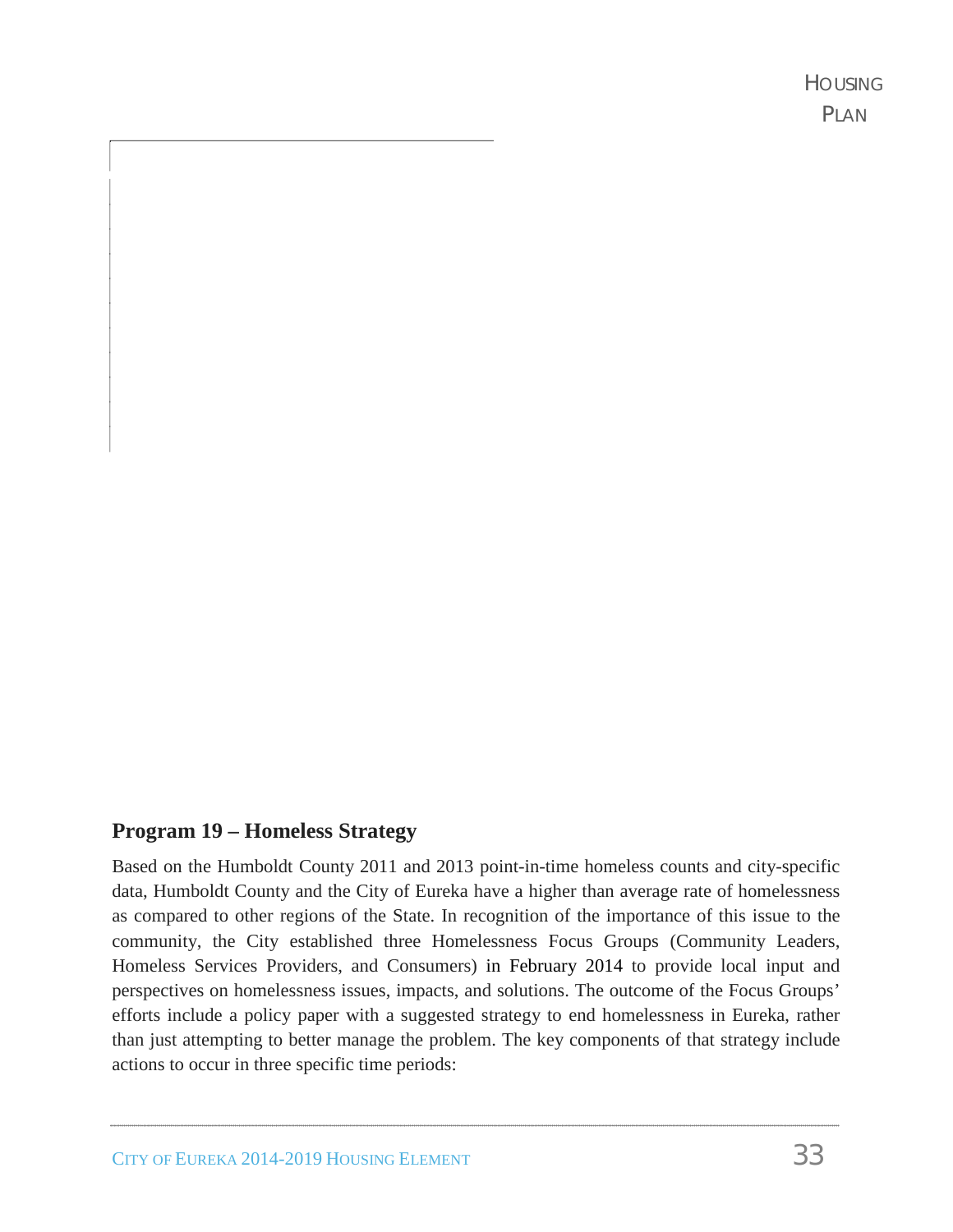# HOUSING

## PLAN.

## Short-term

- Targeted Outreach and Assessment of People in Encampments: Build upon existing local government efforts to identify those individuals who generate the largest number of emergency calls, are the most frequent users of City and County resources, and are genuinely in need of housing.
- **Prioritize High Need/High Barrier Homeless People for Available Housing: Partner with** the County and Continuum of Care (CoC) to identify resources that might be immediately available to house the people identified above that are most in need of housing.

### Medium-term

- Develop Homelessness Outreach Teams with "Housing First" Focus: Partner with the County to build upon existing efforts to outreach to the unsheltered homeless population, by developing a more specific focus on problem-solving with homeless people to help them secure a place to live.
- Explore Creating a Mental Health Services Act (MHSA) Funded Housing Program: Consider the use of available MHSA funds to develop permanent supportive housing and/or create a pool of flexible rental assistance dollars.

#### Long-term

- **Conduct Data Analysis to Understand What is Needed to Completely End Homelessness** in Eureka: Work with the County and CoC to convene a working group to analyze Homeless Management Information System (HMIS) and program budget data, with the goal of understanding how funds are currently being invested, what outcomes are being accomplished, and how outcomes could be improved by changing existing programs and investments.
- **Continue Collaboration with the Humboldt County Housing and Homelessness Coalition** (HHHC) to Develop and Implement County-wide Solutions: Continue to work with HHHC to support County-wide solutions to end homelessness including expanding housing opportunities; expanding rapid re-housing  $1$  capacity; expanding substance abuse treatment capacity; helping homeless people increase income; creating a coordinated intake, assessment and referral process; and using data to understand results.

The above builds upon and enhances work already being done by the City, Humboldt County and other providers to work in strong partnership to effectively address and end homelessness. Addressing homelessness in Eureka will be an on-going effort. It is anticipated that the above strategy will continue to evolve and adjust over time to best address local needs, priorities and funding availability.

 $\overline{a}$ 1 Rapid rehousing is a strategy used to keep individuals and/or families from returning to homelessness by transitioning them immediately from a shelter situation to permanent housing.